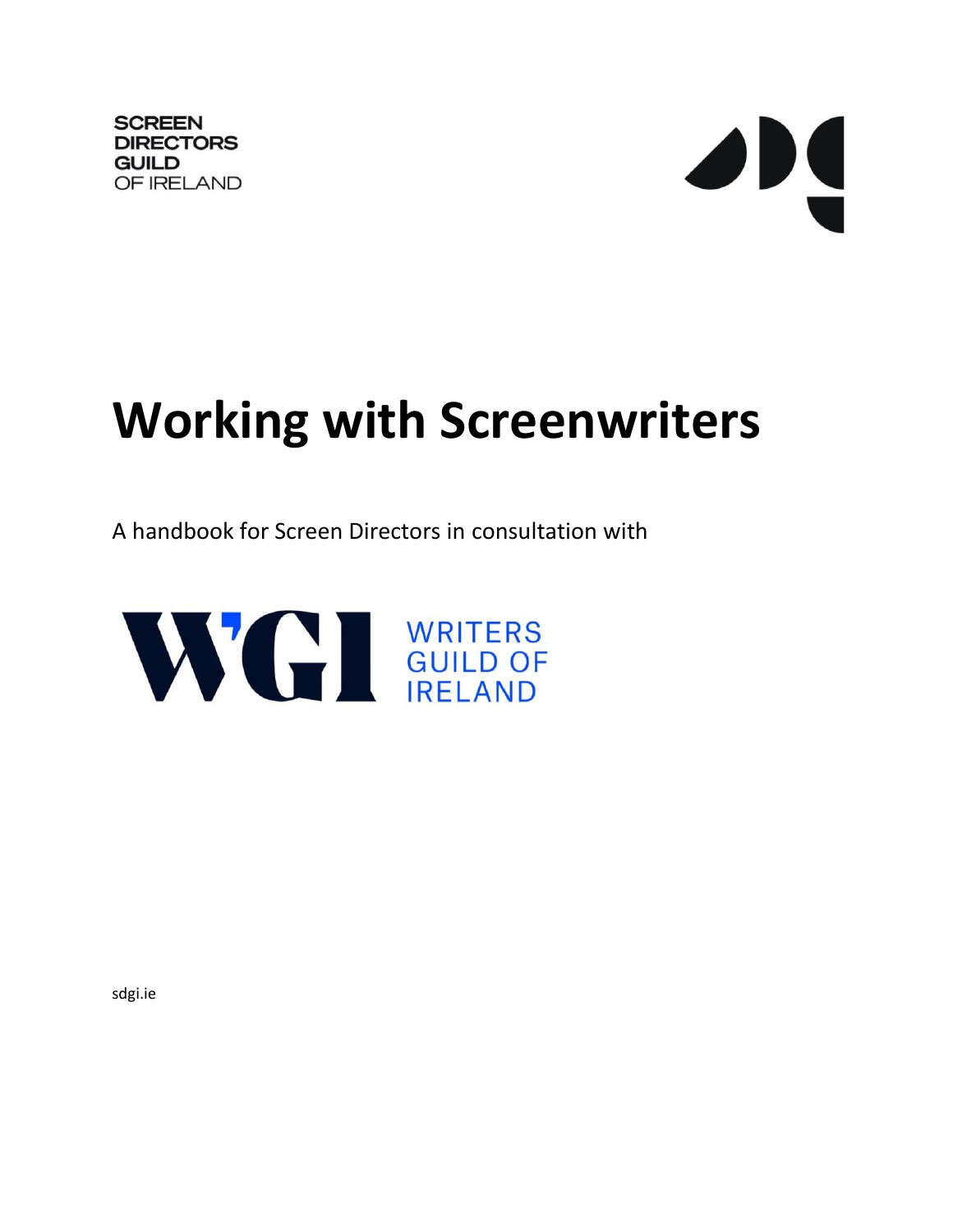#### **Contents**

| Working with Screen Writers |   |
|-----------------------------|---|
| Contracts and Expectations  |   |
| The Story                   | 3 |
| The Process                 | 3 |
| Disagreements               | 4 |
| Resources                   | 5 |
|                             |   |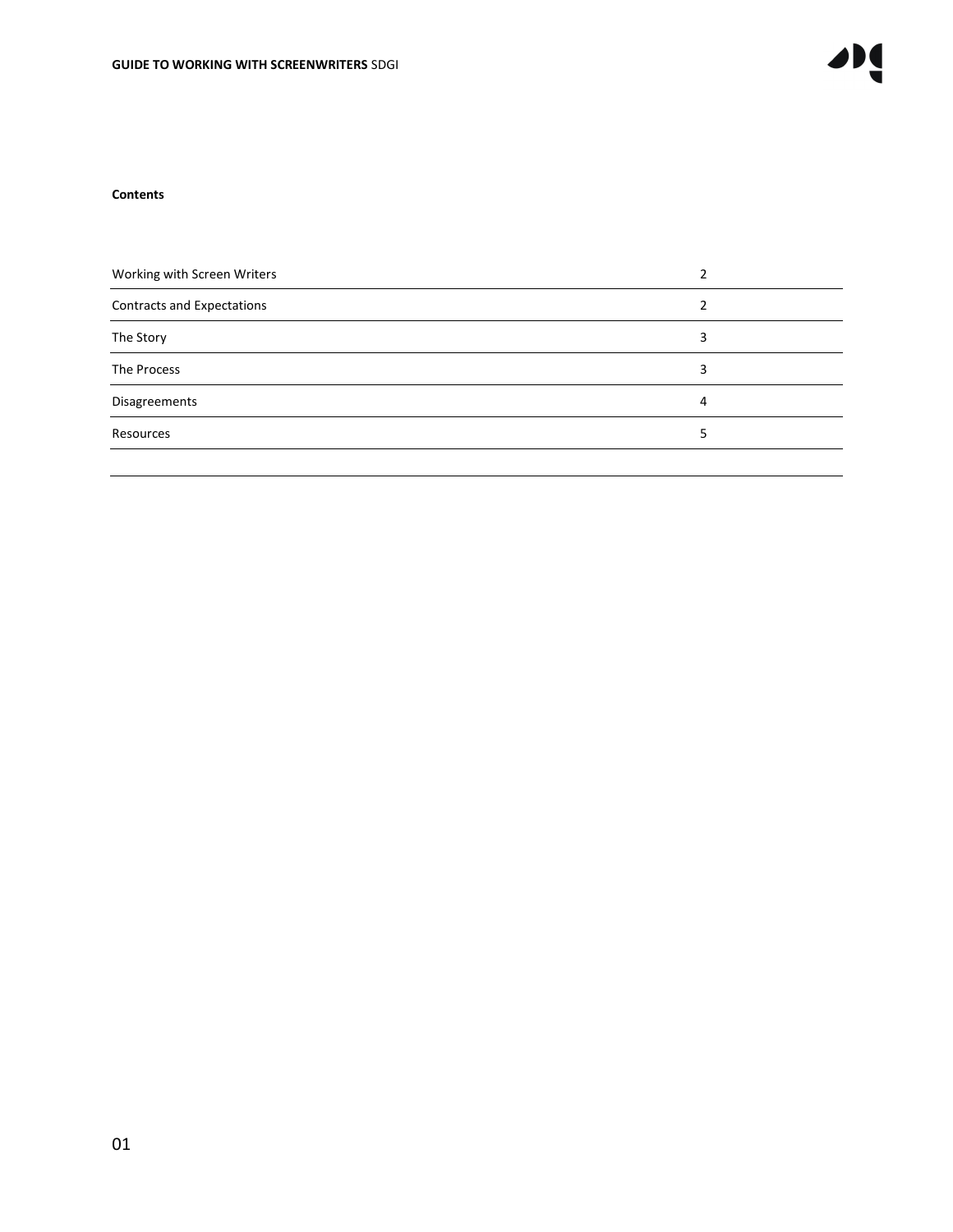Forming a strong relationship with a screenwriter is essential to your film or TV show's success. It will facilitate communication about the story's direction, open doors to greater creative possibilities, and give you a stronger understanding of storytelling. Overall, a positive relationship with a screenwriter will make your work better.

At SDGI, we want to help you form collaborative relationships that lead to the strongest creative potential. This guide of resources and advice is meant to trigger your thoughts on how to work alongside a screenwriter to form the best relationship possible.

## **Contracts & Expectations**

Both you and the screenwriter should work with the film or TV show's producer to establish a contract before the filmmaking process begins in order to avoid any hassles, mix-ups, or disputes further down the road.

This contract is best exemplified through a deal memo that clearly and comprehensively defines the rights, obligations and understandings of both parties and has legal enforceability. It should clearly articulate whose role is what, any rates or agreements necessary, and writing details such as the number of drafts expected.

Expectations should also be clearly defined at the onset of your working relationship. Details of how the writing process will work, how involved you will be as a director, and deadlines for drafts should be articulated before the writing process begins. Having these expectations and deadlines in place will outline your relationship, and ensure that both parties are on the same page.

If you are considerably involved in the writing process, there may be a possibility for coauthorship or a screenwriting credit. However, these requirements are quite strict. In order to be credited you must have written a substantial amount of the script, with the Writers Guild of America requiring as much as 33%. Credits for "Story by," "Screenplay by," and "Written by" each come with their own set of requirements. Giving notes, contributing lines, or brainstorming ideas is not the same as co-writing and will not establish you as a screenwriter on the project. Unless you are a dedicated writer and have discussed this expectation with the official screenwriter and producer, coauthorship is an unlikely scenario.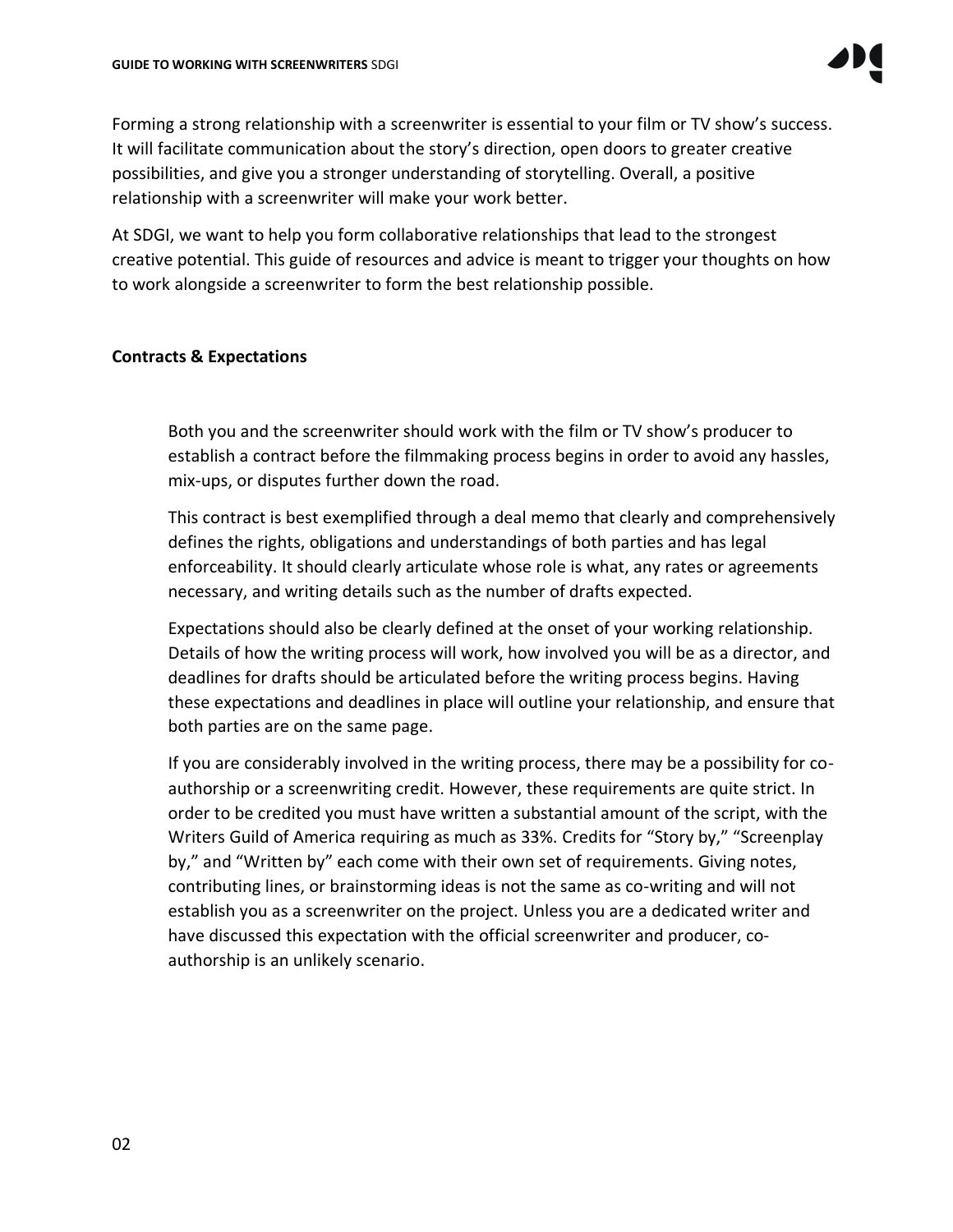#### **The Story**

Sidney Lumet, an American film director and screenwriter, says that "When I first meet with the scriptwriter, I never *tell* him anything…instead, I ask him the same questions I've asked myself: What is this story about? What did you see?" Making a point to view the narrative from the screenwriter's point of view is a powerful way to better understand the story as a whole.

This is also a great way to improve collaboration between yourself as the director and the screenwriter. Your conversation with the writer will be more fruitful and exciting if the writer sees that you truly understand their work and their intentions behind it. Asking questions about the story, gaining details from their point of view, and listening to their vision both improves the overall film or TV show and strengthens your creative partnership.

However, as the director, you are responsible for bringing the story to life. The finished work will not be a literal and exact replication of the screenplay, but a cinematic conversion of the original narrative based on your vision. Clarifying your vision for your film or TV show to the screenwriter is a great way to begin this transitional process.

Be clear about the style, tone, and energy that you anticipate the piece having. Some directors share other aesthetically-similar movies, shows, books, or photographs to convey the style or vision that they have for their own work.

While you ultimately get to decide on the artistic goal, the screenwriter is the one penning the words to reach it. It is important to keep them informed and value their creative input by listening to their initial vision and subsequent feedback.

#### **The Process**

Establish your pathways of communication early on in the process. Whether it be late night phone calls, constant email chains, or in-person chats over coffee, establishing clear lanes to communicate is a surefire way to success. Create a schedule that works for you and the writer, and let the ideas run.

Secondly, respect the writer's process. While some can brainstorm in real time and love bouncing ideas off of other people, others require alone time with their thoughts and would rather type on their own before pitching their ideas. Respect the boundaries that a screenwriter possesses, as this will lead to the strongest creative content.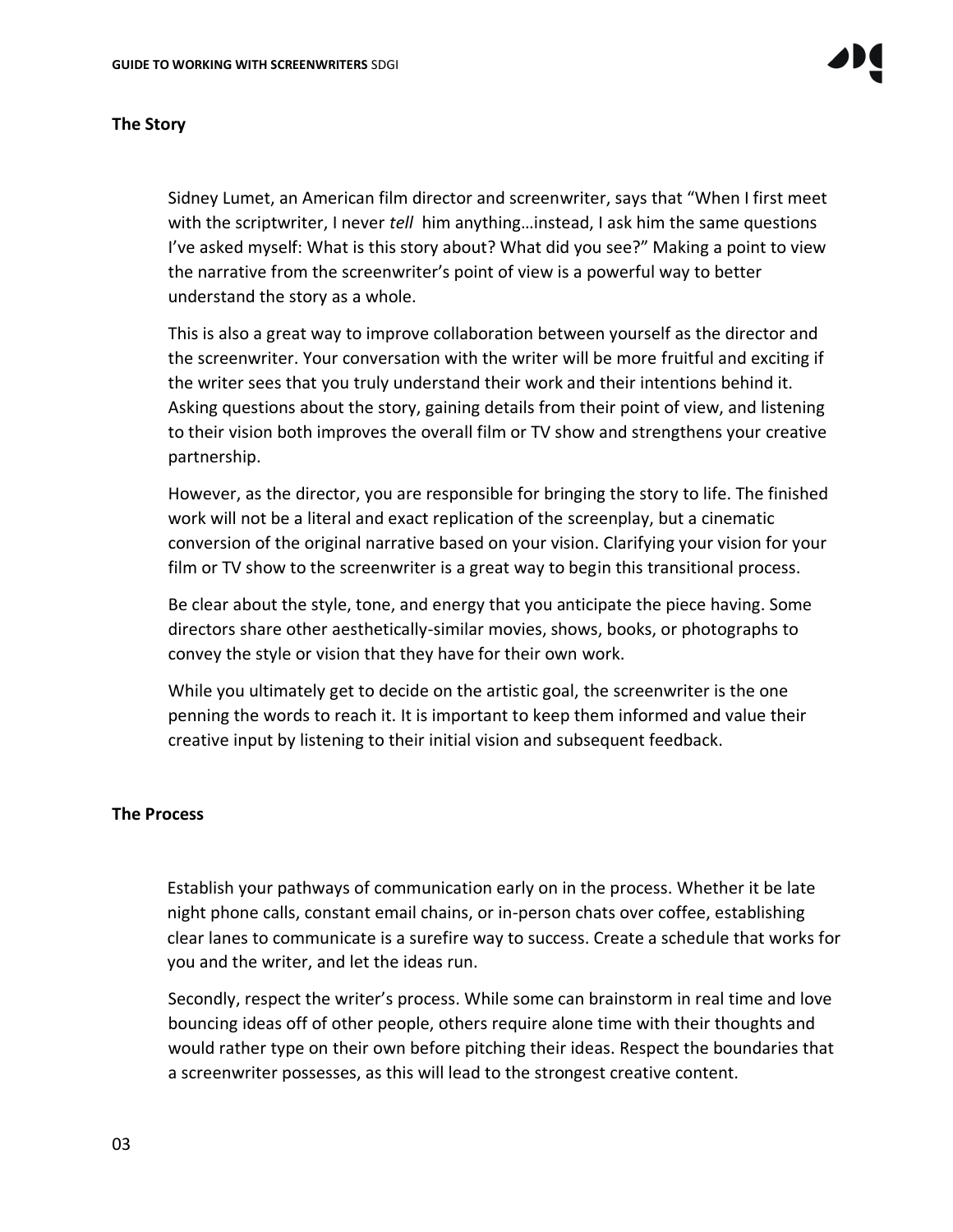Lastly, give good notes that feed your collaboration. Be clear about what problems you see and what you want changed. Your notes should build an intelligent conversation between yourself and the writer that leads to an overflowing of ideas and suggestions. Ultimately, while you draw their attention to what you need changed, let the writer's brain work on how to solve the problems.

### **Disagreements**

Despite your best efforts to create a positive professional relationship, you may encounter disagreements or conflicts with a screenwriter. Here are the best ways to resolve some that may come along.

- **Over the script:** The screenwriter is the original source of the story, as they conjured the story and characters out of their imagination. With this in mind, recognize that the writer may have some non-negotiables about their script. Respect their understanding of the story, as they may reject notes that do not serve the final film or TV show.
- **Over production:** If a screenwriter wants to be on set, have a conversation with them about what that would look like. Are you open to having a separate set of eyes on location, or would you prefer to involve them more in the editing suite? Set boundaries about where their input is needed.
- **Over anything else:** Sometimes, your personality will simply clash with a screenwriter, creating a negative working relationship. Keep in mind that disagreements are not always harmful—it is possible for your conflicts to be constructive and result in stronger writing, filming, and directing. That being said, never aim to create conflict, and always treat a screenwriter with respect, regardless of whether you get along.

In the face of any disagreement, maintain your responsibilities as director and stay professional yet respectful. What occurs between you and the screenwriter is first and foremost a working relationship, and does not have to be a friendship. Always remember that you share a common goal: a successful, beautiful, and powerful piece of cinema.